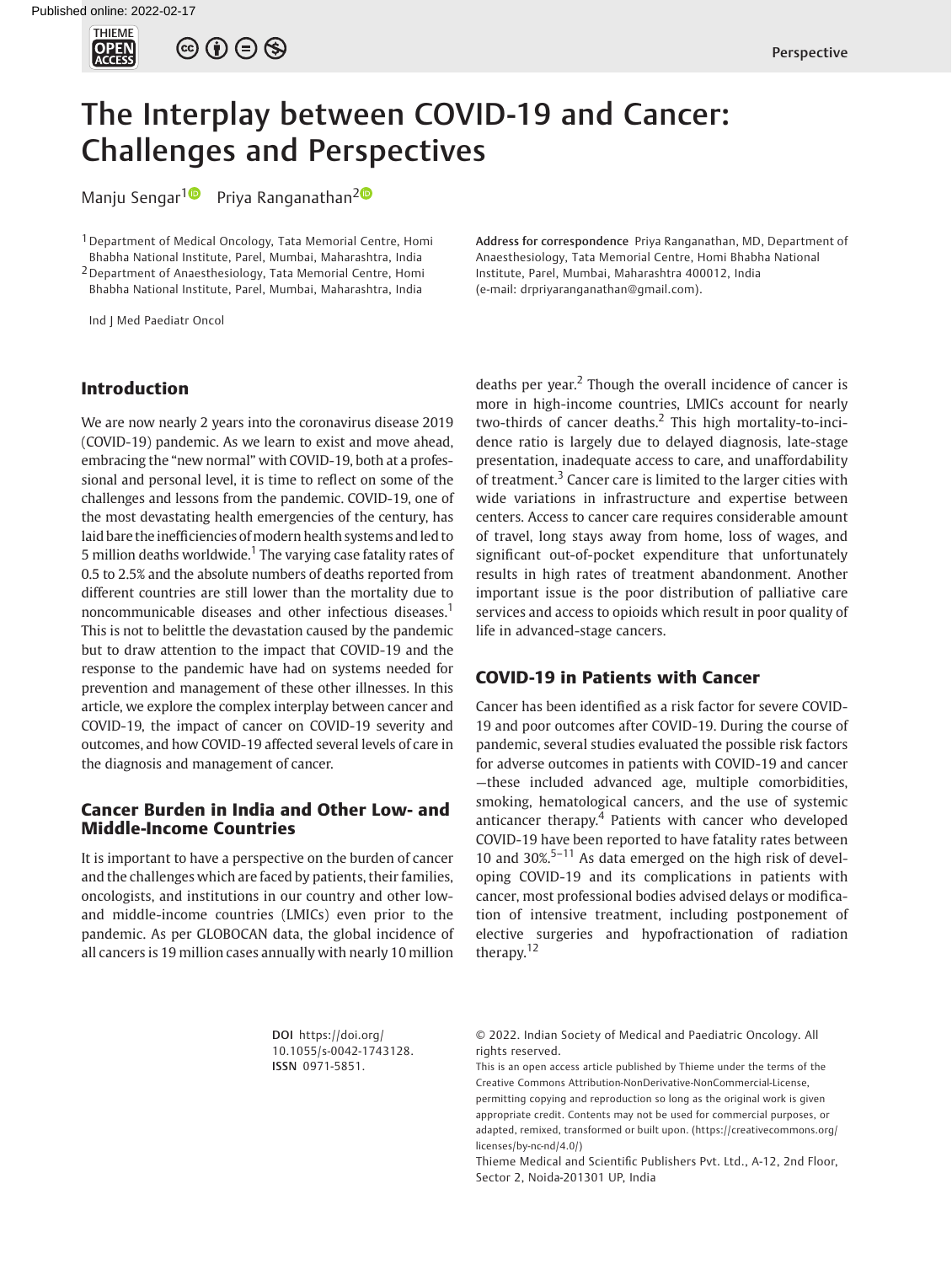# COVID-19 in India

As on November 11, 2021, India has seen nearly 35 million cases of COVID-19.<sup>1</sup> The overall case fatality has been 1.3%, which is considerably lower than in many other countries.<sup>1</sup> This difference in outcomes has been attributed to several reasons: underreporting of cases, unreliable death certification, and possible cross-immunity due to previous coronavirus infection.13,14 There are very little data from India on the outcomes of patients with both cancer and COVID-19. Mehta et al reported a 14.5% case fatality rate, with presence of comorbidities being the only significant risk factor for mortality.<sup>15</sup> Recent systemic cancer therapy had no impact on COVID-19 outcomes. Ramaswamy et al looked at 236 patients with cancer on active therapy; the all-cause mortality rate was 10%. Independent predictors of mortality were advanced-stage cancer treated with palliative intent, severe COVID-19, and uncontrolled cancer status.<sup>16</sup> Radhakrishnan et al reported on COVID-19 in 15 pediatric patients with cancer, all of whom had an uneventful recovery.<sup>17</sup> Unpublished data from our center evaluating 1,253 patients with cancer found that the majority of them (90%) had mild COVID-19, and the mortality rate was around 10%. The type of cancer and systemic anticancer therapy in last 30 days prior to COVID-19 diagnosis did not increase mortality, except in patients with advanced age who were being treated with palliative intent. This suggests that at least in India, most patients with cancer who develop COVID-19 have a favorable prognosis, and their cancer treatment should continue without interruption. The data from children with cancers are more reassuring. Most patients develop asymptomatic to mild infections, and continuation of treatment in these patients does not result in excess mortality.<sup>18,19</sup>

## Impact of COVID-19 on Cancer Care

The impact of COVID-19 on cancer care has been more widespread and substantial. A systematic review by Riera et al included 62 studies across 15 countries reporting substantial disruptions and delays in cancer services during the pandemic.<sup>20</sup> In India, multiple factors may have contributed to this. First, due to travel restrictions during the national lockdown, and fear of travel during the pandemic, many patients were unable to access cancer centers. Second, resources and manpower available for cancer care were diminished for a multitude of reasons—reallocation of oncology beds and health care workforce to facilitate COVID-19 management, travel restrictions preventing staff from reaching the work place, staff-sparing strategies to minimize the risk of infection, and infections or quarantine among staff. Third, most cancer centers suspended their cancer prevention and screening programs due to the risk of infection, and the need to divert staff and resources for COVID-19 management. The national cancer screening program in India was also put on hold since May 2020.<sup>21</sup> Data from 41 cancer centers across the country showed that during the peak of the pandemic (March–May 2020), there was a reduction by two-third in most cancer services, whereas screening activities were almost at a standstill.<sup>22</sup> These reductions were across new patient registrations, follow-up visits, major and minor surgeries, day care chemotherapy, diagnostic testing, and palliative care referrals. The number of patients accessing radiotherapy services showed the least reduction  $(23\%)$ <sup>22</sup> These factors may have possibly led to stage migration and increased mortality due to delays in diagnosis and treatment, and interruptions in ongoing treatments. Even among patients who sought and received cancer care, modifications and deintensification of treatment regimens could have resulted in compromised outcomes, more so in the curative setting. Similarly, interruption of palliative care services and access to opioids, which were already limited across the country, posed challenges in the care of advanced cancers.

A systematic review has estimated that even a 4-week delay of cancer treatment is associated with increased mortality across surgical, systemic treatment, and radiotherapy indications for seven cancers.<sup>23</sup> While there are no data from India to quantify the impact of the disruptions in care due to COVID-19, several global studies have used modeling techniques to estimate the likely consequences. Maringe et al predicted that in England, there would be 3,620 avoidable cancer deaths in the next 5 years for four major cancers (breast, bowel, lung, and esophageal) representing  $\sim$ 40% of total burden.<sup>24</sup> These additional excess cancer deaths would amount to a loss of 32,700 quality-adjusted life years and productivity losses of 103.8 million British pounds in the next 5 years.<sup>25</sup> Rutter et al reported a 58% decrease in cancer detection during the peak of the pandemic due to reductions in endoscopy services in the United Kingdom.<sup>26</sup> Sud et al reported between 3,316 and 9,948 additional life years lost due to delays in referral during the 3-month lockdown period in the United Kingdom.<sup>27</sup> Data from Australia estimate at a conservative level, 88 additional deaths and 12 million Australian dollars spent in excess health care costs over 5 years for all patients diagnosed in  $2020$ <sup>28</sup> These numbers are staggering and reflect the profound impact that the pandemic is likely to have on oncological outcomes in the next few years.

Cancer education has also been badly affected during the pandemic, with compromised training in specialty areas due to involvement in COVID-19 care.<sup>22</sup> Reduced numbers of patients visiting cancer centers have resulted in trainees receiving suboptimal exposure to various aspects of cancer management. Research in oncology has been put on the backburner due to diversion of research staff to COVID-19 care, reluctance of research participants to make nonessential hospital visits, global recommendations to avoid intensive research interventions, and cuts in research funding.<sup>22</sup> As a result, several oncology research studies have reported protocol violations, setbacks in initiation and accrual, and likely delays in study completion and analysis, thereby postponing the availability of the results.

The treatment of COVID-19 has evolved over time. Keeping in mind the underlying pathophysiology of cytokine storm and activation of downstream pathways, several clinical trials evaluated the repurposing of some anticancer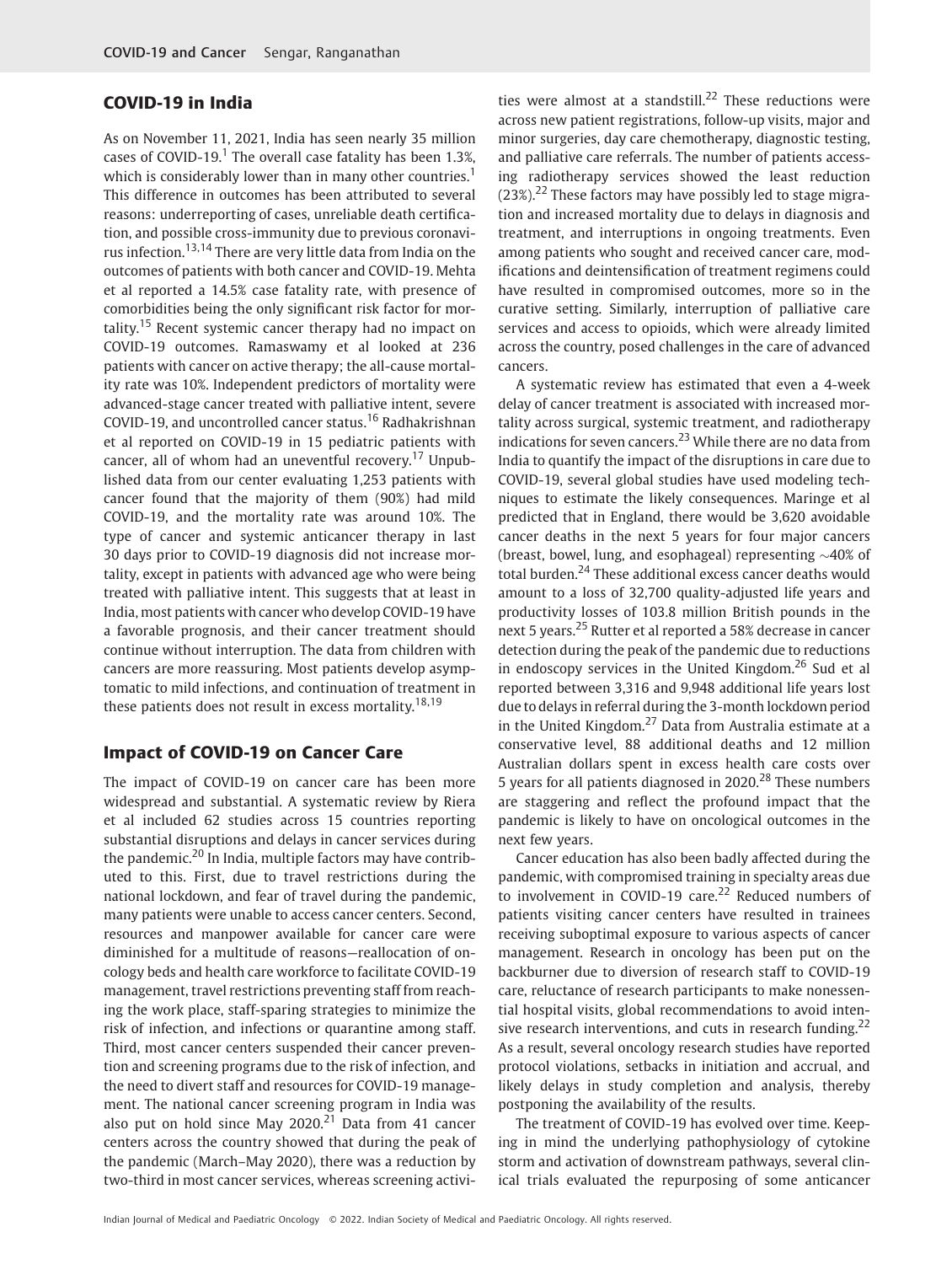drugs such as imatinib, bruton tyrosine kinase (BTK) inhibitors, and Janus kinase/Signal transducers and activators of transcription (JAK-STAT) pathway inhibitors.<sup>29</sup> One of the underlying pathophysiological mechanisms responsible for several of the sequelae of COVID-19 is vascular thrombosis. Patients with cancers have a high risk of thromboembolic events. Infection with COVID-19 may further amplify this risk, warranting prophylactic anticoagulation, based on the underlying factors. Treatment of moderate to severe COVID-19 with dexamethasone and tocilizumab can have potential adverse outcomes in those with concomitant neutropenic sepsis warranting a careful decision and close monitoring.

Vaccination is the only long-term measure to gain control over the COVID-19 pandemic. However, patients with cancer faced several hurdles for vaccination. Paradoxically, limited data on the safety and efficacy of the vaccine in this category of patients led to a delayed start of the vaccination process in the population which possibly needed it the most. For patients with cancer on active cancer therapy, there was an initial lack of clarity on eligibility criteria to receive the vaccine. Finally, it is known that immunosuppressed patients may not have a robust serological response to the vaccine, suggesting the need for booster doses, in a situation where vaccines are already in short supply.

An important area which has been inadequately focused on during the pandemic is mental health. $30$  Patients who have been quarantined or isolated during the pandemic have experienced feelings of anxiety and depression. In addition, several health care workers have faced emotional burnout due to the psychological burden of loss, fear of getting infected, long working hours, difficulty due to continuous use of PPE, social stigma among family and neighbors, and problems with staying away from their families after caring for patients with COVID-19.<sup>31</sup>

It is now known that patients who recover from COVID-19 may continue to have persistent debilitating symptoms for several months after the initial infection, known as "post-COVID-19 syndrome" or "long COVID-19." The World Health Organization defines post-COVID-19 condition as "occurring in individuals with a history of probable or confirmed SARS-CoV-2 infection, usually 3 months from the onset of COVID-19, with symptoms that last for at least 2 months and cannot be explained by an alternative diagnosis."<sup>32</sup> Some systems further classify post-COVID-19 into subacute (lasting 4–12 weeks after the initial diagnosis) and chronic (lasting beyond 12 weeks) conditions. The manifestations of post-COVID-19 syndrome include fatigue, sleep disturbances, cognitive dysfunction, respiratory symptoms with a restrictive pattern of lung disease, myocarditis, and endothelial dysfunction, among many others. Pinato et al found that 15% of patients with cancer who developed COVID-19 had post-COVID-19 sequelae, leading to treatment modifications and discontinuations in a significant proportion.<sup>33</sup> Permanent treatment discontinuation was an independent risk factor for mortality. Cancer centers are now seeing increasing numbers of patients who have recovered from COVID-19 and presenting for management of their cancer. It is essential to recognize the implications of the previous COVID-19 infection, advise appropriate evaluation and risk stratification, before proceeding with cancer therapy. There are several recommendations for the evaluation of COVID-19 survivors to identify sequelae of COVID-19 prior to initiating other therapies. $34-37$ Recognition of the sequelae of COVID-19 is especially important while using systemic anticancer therapy with potential cardiac, pulmonary, hepatic, or renal toxicity, and would warrant appropriate assessment and close monitoring. Mucormycoses emerged as another threat in patients who had severe COVID-19. The use of steroids, environmental factors, poorly controlled blood sugar, and oxygen sources were implicated for this outbreak. Mucormycosis has been a known enemy for patients with hematological cancers who are treated with steroids and have underlying diabetes mellitus.<sup>38</sup> This makes it essential to monitor such patients who develop COVID-19 and maintain stringent blood sugar control along with judicious use of steroids.

# Lessons from the Pandemic

Amidst this picture of gloom, the pandemic has taught us several lessons and had many positive outcomes. To circumvent the problems with access to cancer care, most centers started the facility of teleconsultation enabling the continued delivery of care and minimizing the need for in-person visits. The widespread acceptance and success of these teleconsultations suggest that even in future, remote consultation should be adopted wherever feasible. This can have remarkable benefit in reducing the need for follow-up visits. This also has the potential to decentralize medical care with optimal resource utilization using the "hub and spoke" model. The delivery of oral drugs through courier facilitated the continuation of treatment, both for routine care and for patients on research protocols—an ideal practice that should be continued even postpandemic. COVID-19 resulted in the setting up of isolation wards and adoption of better infection control practices. Several studies have reported reductions in hospital infections as a result of these measures. These practices can help reducing the transmission of multidrugresistant organisms, a major threat in immunocompromised patients with cancer.<sup>39</sup> Most centers ramped up their testing services during the pandemic. This investment in infrastructure and manpower will be useful in the coming years, for other infectious diseases as well as molecular diagnostics of cancer. The pandemic resulted in several drugs being tested as a cure for COVID-19, with the establishment of multicentric collaborations, development of pragmatic protocols, and initiation of research studies within rapid timelines. The establishment of collaborative registries led to a better understanding of the impact and outcomes of COVID-19 in patients with cancer.<sup>40</sup> Simultaneously, there were modifications in ethics committee processes to facilitate new and ongoing research via adoption of telephonic consent, expedited and virtual reviews, remote monitoring, drug delivery directly to the patient, and pragmatic response assessment timelines. $41$  All of these processes have shown us more efficient ways of conducting research. Research studies such as the "RECOVERY" and "SOLIDARITY" trials are leading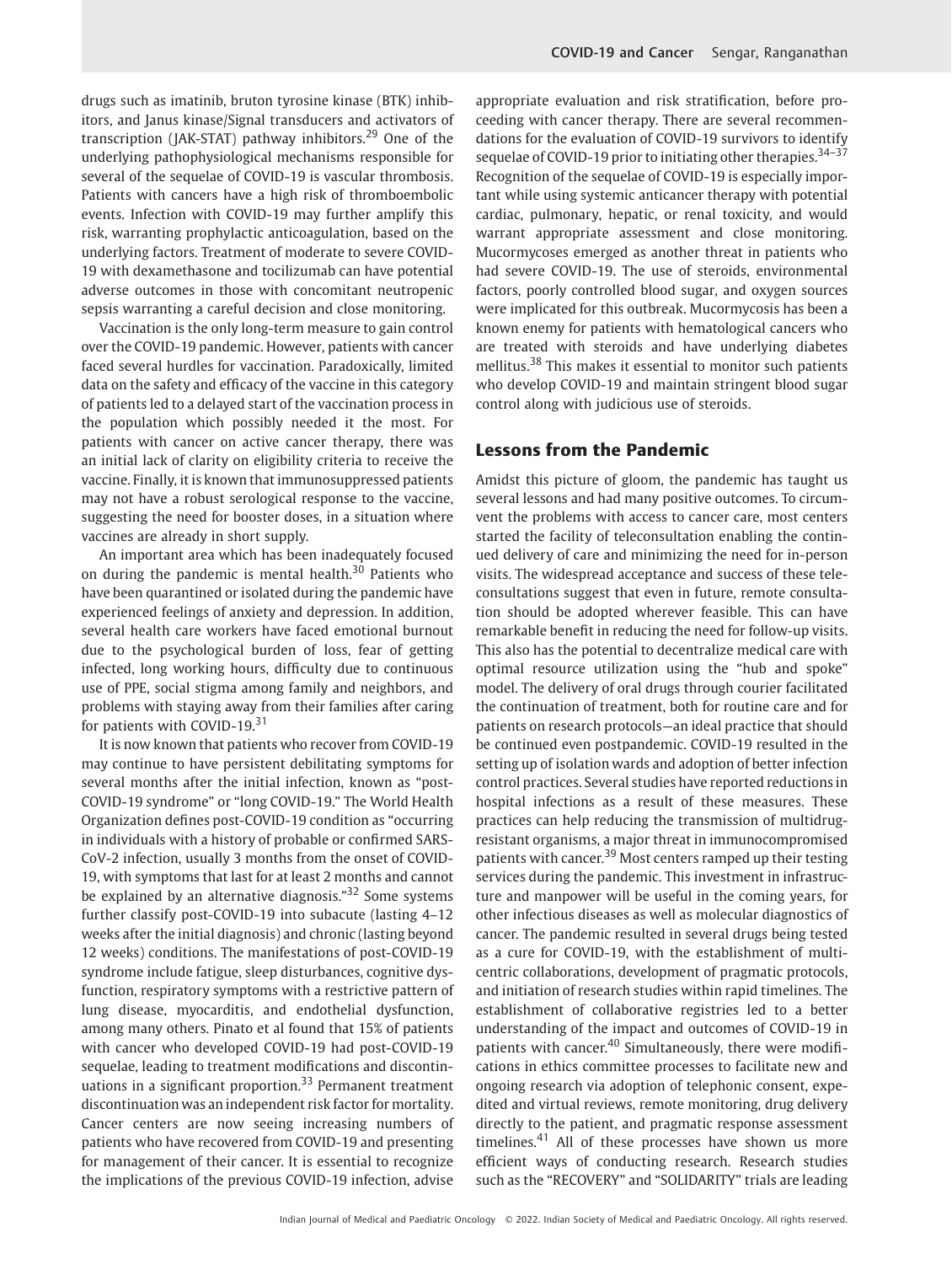examples of pragmatic clinical trials which have shown wide external validity, with a variety of populations and settings, and the ability to accrue rapidly with minimal burden on the existing infrastructure at research sites. Oncology trials can learn from these studies to ensure better generalizability of their results.42,43

Educational activities shifted largely to the online format, enabling several who could not have attended otherwise to participate.<sup>44</sup> Many international teaching programs and course materials were made accessible to all. The use of simulation techniques to replace actual clinical experience has gained popularity. These changes can be incorporated into future academic activities which can be blended or hybrid (virtual and in-person), thereby increasing their scope and reach. Another blessing in disguise has been the reduction in the carbon footprint generated by the decrease in travel for meetings and conferences. The recognition of mental health challenges during the pandemic and the establishment of support services for those with psychological issues are a huge step forward.

## Summary

COVID-19 has had a substantial impact on various aspects of cancer care, both through the direct effects of the infection, via its repercussions on cancer management, and the cancer care workforce. As we continue to find a balance between minimizing the risk of COVID-19 infection and continuing care for patients with cancer, there are several positive lessons that will stand us in good stead for the future.

Conflict of Interest None declared.

### References

- 1 WHO. COVID-19 Dashboard. GenevaWorld Health Organization2020 Accessed November 11, 2021 at: [https://covid19.who.](https://covid19.who.int/) [int/](https://covid19.who.int/)
- 2 Ferlay J, Ervik M, Lam F, et al. Global Cancer Observatory: Cancer Tomorrow. Lyon, FranceInternational Agency for Research on Cancer Accessed November 11, 2021 at [https://gco.iarc.fr/today/](https://gco.iarc.fr/today/data/factsheets) [data/factsheets](https://gco.iarc.fr/today/data/factsheets)
- 3 Goss PE, Strasser-Weippl K, Lee-Bychkovsky BL, et al. Challenges to effective cancer control in China, India, and Russia. Lancet Oncol 2014;15(05):489–538
- 4 Venkatesulu BP, Chandrasekar VT, Girdhar P, et al. A systematic review and meta-analysis of cancer patients affected by a novel coronavirus. JNCI Cancer Spectr 2021;5(02):a102
- 5 Robilotti EV, Babady NE, Mead PA, et al. Determinants of COVID-19 disease severity in patients with cancer. Nat Med 2020;26(08): 1218–1223
- 6 Kuderer NM, Choueiri TK, Shah DP, et al; COVID-19 and Cancer Consortium. Clinical impact of COVID-19 on patients with cancer (CCC19): a cohort study. Lancet 2020;395(10241):1907–1918
- 7 Johannesen TB, Smeland S, Aaserud S, et al. COVID-19 in cancer patients, risk factors for disease and adverse outcome, a population-based study from Norway. Front Oncol 2021;11:652535
- 8 Lee LY, Cazier JB, Angelis V, et al; UK Coronavirus Monitoring Project Team. COVID-19 mortality in patients with cancer on chemotherapy or other anticancer treatments: a prospective cohort study. Lancet 2020;395(10241):1919–1926
- 9 Pinato DJ, Lee AJX, Biello F, et al. Presenting features and early mortality from SARS-CoV-2 infection in cancer patients during the initial stage of the COVID-19 pandemic in Europe. Cancers (Basel) 2020;12(07):1841
- 10 Russell B, Moss C, Papa S, et al. Factors affecting COVID-19 outcomes in cancer patients: a first report from Guy's Cancer Center in London. Front Oncol 2020;10:1279
- 11 Lièvre A, Turpin A, Ray-Coquard I, et al; GCO-002 CACOVID-19 collaborators/investigators. Risk factors for coronavirus disease 2019 (COVID-19) severity and mortality among solid cancer patients and impact of the disease on anticancer treatment: a French nationwide cohort study (GCO-002 CACOVID-19). Eur J Cancer 2020;141:62–81
- 12 Tartarone A, Lerose R. COVID-19 and cancer care: what do international guidelines say? Med Oncol 2020;37(09):80
- 13 Anand A. Three New Estimates of India's All-Cause Excess Mortality during the COVID-19 Pandemic. Accessed 2 February 2022 at: [https://cgdev.org/publication/three-new-estimates-indias](https://cgdev.org/publication/three-new-estimates-indias-all-cause-excess-mortality-during-covid-19-pandemic)[all-cause-excess-mortality-during-covid-19-pandemic](https://cgdev.org/publication/three-new-estimates-indias-all-cause-excess-mortality-during-covid-19-pandemic)
- 14 Chakrabarti SS, Kaur U, Banerjee A, et al. COVID-19 in India: are biological and environmental factors helping to stem the incidence and severity? Aging Dis 2020;11(03):480–488
- 15 Mehta A, Vasudevan S, Parkash A, Sharma A, Vashist T, Krishna V. COVID-19 mortality in cancer patients: a report from a tertiary cancer centre in India. PeerJ 2021;9:e10599
- 16 Ramaswamy A, Nayak L, Roy Moulik N, et al. COVID-19 in cancer patients on active systemic therapy - outcomes from LMIC scenario with an emphasis on need for active treatment. Cancer Med 2020;9(23):8747–8753
- 17 Radhakrishnan V, Ovett J, Rajendran A, et al. COVID19 in children with cancer in low- and middle-income countries: experience from a cancer center in Chennai, India. Pediatr Hematol Oncol 2021;38(02):161–167
- 18 Moreira DC, Millen GC, Sands S, Kearns PR, Hawkins DS. The care of children with cancer during the COVID-19 pandemic. Am Soc Clin Oncol Educ Book 2021;41:1–10
- 19 Parambil BC, Moulik NR, Dhamne C, et al. COVID-19 in children with cancer and continuation of cancer-directed therapy during the infection. Indian J Pediatr 2021;11:1–7
- 20 Riera R, Bagattini ÂM, Pacheco RL, Pachito DV, Roitberg F, Ilbawi A. Delays and disruptions in cancer health care due to COVID-19 pandemic: systematic review. JCO Glob Oncol 2021; 7:311–323
- 21 Khanna D, Khargekar NC, Khanna AK. Implementation of early detection services for cancer in India during COVID-19 pandemic. Cancer Contr 2020;27(01):1073274820960471
- 22 Ranganathan P, Sengar M, Chinnaswamy G, et al; National Cancer Grid of India. Impact of COVID-19 on cancer care in India: a cohort study. Lancet Oncol 2021;22(07):970–976
- 23 Hanna TP, King WD, Thibodeau S, et al. Mortality due to cancer treatment delay: systematic review and meta-analysis. BMJ 2020; 371:m4087
- 24 Maringe C, Spicer J, Morris M, et al. The impact of the COVID-19 pandemic on cancer deaths due to delays in diagnosis in England, UK: a national, population-based, modelling study. Lancet Oncol 2020;21(08):1023–1034
- 25 Gheorghe A, Maringe C, Spice J, et al. Economic impact of avoidable cancer deaths caused by diagnostic delay during the COVID-19 pandemic: a national population-based modelling study in England, UK. Eur J Cancer 2021;152:233–242
- 26 Rutter MD, Brookes M, Lee TJ, Rogers P, Sharp L. Impact of the COVID-19 pandemic on UK endoscopic activity and cancer detection: a National Endoscopy Database Analysis. Gut 2021;70(03): 537–543
- 27 Sud A, Torr B, Jones ME, et al. Effect of delays in the 2-week-wait cancer referral pathway during the COVID-19 pandemic on cancer survival in the UK: a modelling study. Lancet Oncol 2020;21(08): 1035–1044